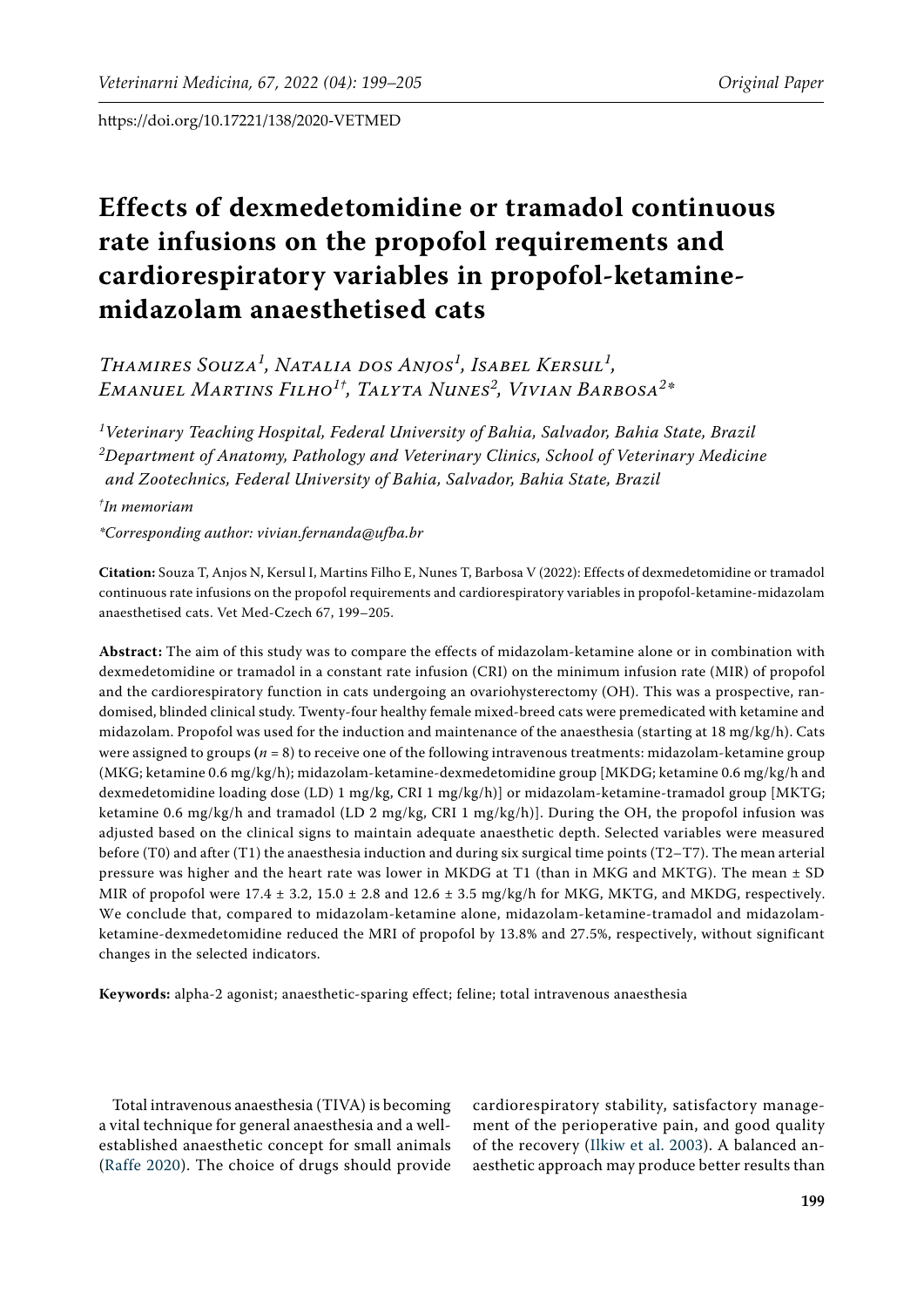using a single agent because each drug acts a different part of the pain pathway [\(Souza et al. 2010](#page-6-0); [Mannarino et al. 2012;](#page-5-2) [Ravasio et al. 2012\)](#page-5-3).

Propofol is an anaesthetic agent with rapid onset, distribution, and elimination after intravenous (i.v.) administration. However, it requires high doses as a sole anaesthetic agent, inducing adverse effects such as myocardial depression, metabolic acidosis, impaired platelet aggregation, and extended recovery ([Kang et al. 2012\)](#page-5-4). Ketamine, a dissociative anaesthetic, is being re-evaluated as an analgesic drug with haemodynamic effects considered opposite and complementary to those of propofol. These haemodynamic effects include increased myocardial contractility and peripheral vascular resistance, which, in turn, causes an increase in mean arterial pressure (MAP) and heart rate (HR) ([Ilkiw et al.](#page-5-1)  [2003;](#page-5-1) [Ambros and Duke 2013\)](#page-5-5). In cats, the combination of ketamine and propofol (ketofol) provides a good and adequate anaesthesia and postoperative analgesia with rapid and smooth recovery without any adverse effects. This anaesthetic protocol may be considered adequate for a brief and moderately painful surgery, even in a species such as cats, which possess peculiar metabolic characteristics [\(Ravasio et al. 2012](#page-5-3); [Zonca et al. 2012\)](#page-6-1).

Dexmedetomidine is an alpha-2-agonist characterised by high specificity for alpha-2 receptors and has pronounced sedative and hypnotic effects, potentiating anaesthetic agents [\(Carollo et al. 2008](#page-5-6); [Souza et al. 2010](#page-6-0)). A low dose of a dexmedetomidine constant rate infusion (CRI) (0.5 mg/kg/h) reduces the isoflurane requirements for the maintenance of anaesthesia with minimal effects on the HR in cats undergoing an ovariohysterectomy ([Simon et al. 2018\)](#page-6-2). Tramadol is a synthetic codeine analogue whose analgesic effects result from complex interactions with opiate receptors and activation of the descending inhibitory pathways. In cats undergoing a gonadectomy, tramadol, at a dose of 2 mg/kg intravenously (i.v.), does not produce any evident intraoperative cardiorespiratory side effects ([Cagnardi et al. 2011](#page-5-7)). In addition, the oral administration of tramadol (8.6 mg/kg to 11.6 mg/kg) in cats has been shown to significantly reduce the minimum alveolar concentration (MAC) of sevoflurane (1.48  $\pm$  0.20%) compared to a placebo  $(2.45 \pm 0.22%)$  [\(Ko et al. 2008\)](#page-5-8). Based on experience with other species in which the benefits of balanced intravenous anaesthesia are reported to reduce the anaesthetic consumption with

an increase in safety, we suppose a similar pattern of response in cats undergoing different CRIs.

The aim of this study was to compare the effects of a CRI of ketamine, alone or in combination with dexmedetomidine or tramadol, on the propofol requirement and subsequent cardiorespiratory variables in cats undergoing an ovariohysterectomy.

## **MATERIAL AND METHODS**

We included twenty-four client owned female mixed-breed cats (mean age,  $1.9 \pm 0.8$  years; mean body weight,  $3.0 \pm 0.6$  kg), which were considered to be healthy on the basis of the medical history, physical examination, complete blood count, and serum biochemical analyses. Each cat was randomised using an Excel software program random number generator into one of three treatment groups  $(n = 8)$ : the midazolam-ketamine group (MKG), the midazolam-ketamine-dexmedetomidine group (MKDG), and the midazolam-ketamine-tramadol group (MKTG). The study was approved by the Ethics Committee of the School of Veterinary Medicine and Animal Science at the Federal University of Bahia under Protocol No. 49/2017.

All the cats were anaesthetised with 3.0 mg/kg of ketamine (Cristália, São Paulo, SP, Brazil) and 0.2 mg/kg of midazolam (Cristália, São Paulo, SP, Brazil) intramuscularly (i.m.). Sequentially, a catheter (Becton-Dickinson, Juiz de Fora, MG, Brazil) was inserted in the left cephalic vein and sodium cephalothin (30 mg/kg) (ABL, Cosmópolis, SP, Brazil) and meloxicam (0.1 mg/kg) (Ourofino, SP, Brazil) were administered (i.v.)*.* In all the protocols, 10 min after the ketamine-midazolam administration, propofol (6.0 mg/kg) (Cristália, São Paulo, SP, Brazil) was used for the anaesthesia induction (over 45–60 s to sedate the patient). After intubation, the cats were placed in dorsal recumbency on electrical thermal mattresses and connected to a non-rebreathing anaesthesia system with a fresh gas flow of 500 ml/kg/min (FiO<sub>2</sub> = 1.0). Immediately after the anaesthesia induction in MKG, a CRI of propofol (starting at 18 mg/kg/h) and ketamine (0.6 mg/kg/h) was started. The cats in the MKDG and MKTG groups received similar treatment; however, in combination with ketamine, the MKDG group received a loading dose (LD) of dexmedetomidine (1 mg/kg) (Zoetis, Campinas, SP, Brazil), followed by a CRI of the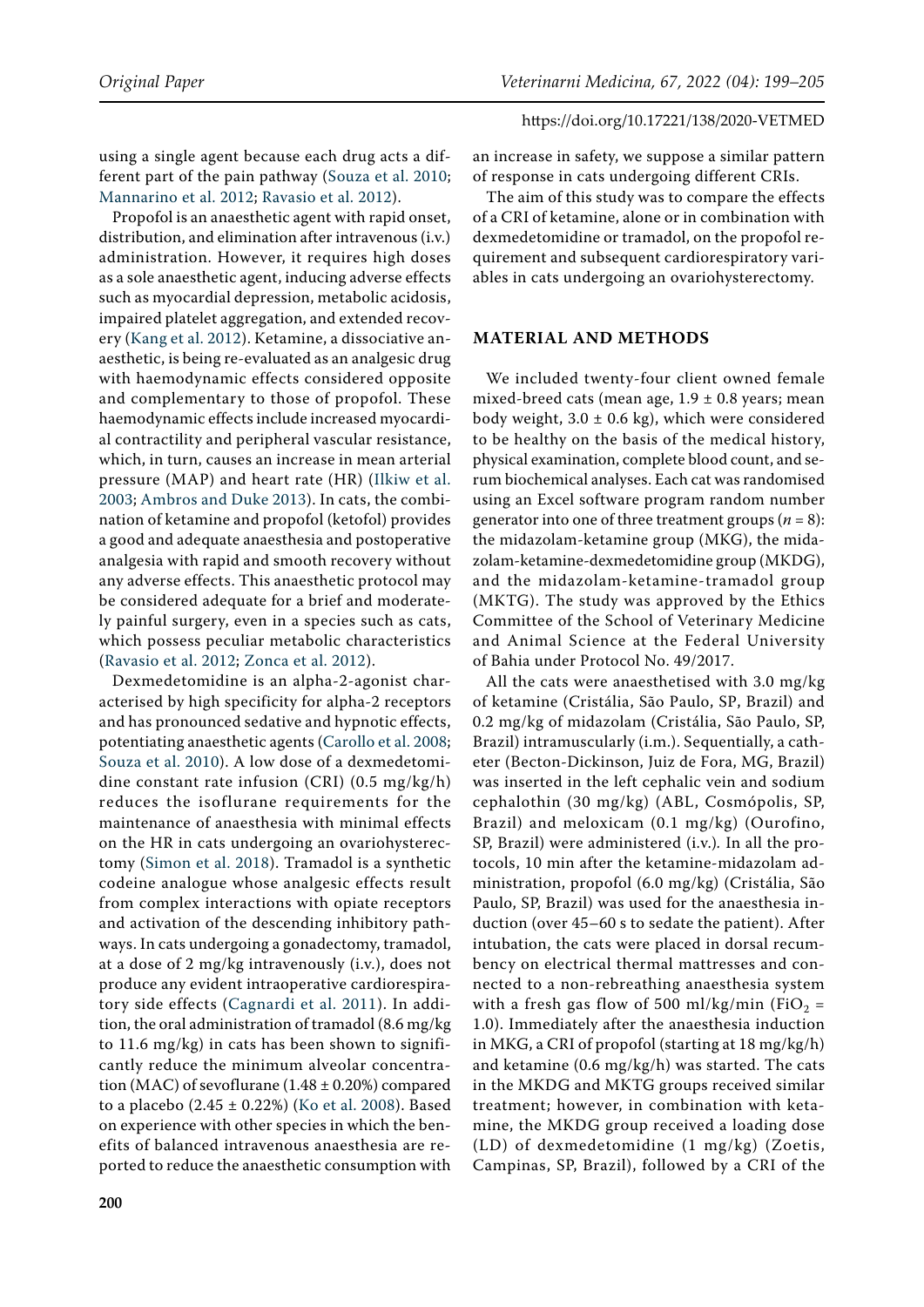same drug (1 mg/kg/h), and the MKTG group received an LD of tramadol (2 mg/kg) (Pfizer, São Paulo, SP, Brazil), followed by a CRI of the same drug (1 mg/kg/h). The loading doses were manually administered i.v., after the anaesthesia induction, over a period of 60 seconds. Ten minutes after the anaesthesia induction, when signs of adequate anaesthetic depth appeared (rotated globe, absence of lateral palpebral reflex, absence of or reduced medial palpebral reflex, and absence of jaw tone), the ovariohysterectomy was performed. The following selected variables were measured and recorded using a multiparameter monitor (Digicare Animal Health, FL, USA): heart rate (HR), obtained using 3-lead electrocardiography; respiratory rate (*f*R), measured by capnography always in the presence of a regular respiratory rhythm with no artifact on the capnograms; end-tidal carbon dioxide partial pressure (EtCO<sub>2</sub>), measured via the mainstream technique; oxygen saturation of haemoglobin  $(SpO<sub>2</sub>)$ , obtained using a probe placed on the tongue; MAP, noninvasively monitored using oscillometry and a cuff with a width approximately 40% of the circumference of the limb, placed on the right thoracic limb; and rectal temperature (RT), monitored using an electronic probe placed into the rectum. These variables were measured 10 min after the premedication and immediately prior to the anaesthesia induction (T0); 10 min after the anaesthesia induction (T1); at the end of the celiotomy (T2); after clamping of the right ovarian pedicle (T3), left ovarian pedicle (T4), and uterine cervix (T5); and at the end of suture placement in the abdominal muscles (T6) and skin (T7); however, the EtCO<sub>2</sub> and SpO<sub>2</sub> were not measured at T0.

The propofol CRI was altered during the protocol, aiming to maintain an anaesthetic plane sufficient to inhibit a response to the pain stimuli, based on ocular globe evaluation: 1 – insufficient (centralised globe and presence of palpebral reflexes); 2 – dequate (rotated globe, absence of lateral palpebral reflex, and absence of or reduced medial palpebral reflex); or  $3 -$  deep (centralised globe and absence of palpebral reflexes) [adapted from [Comassetto et al. \(2015\)](#page-5-9)]. Variations in the cardiorespiratory parameters were also considered, so that in the absence of an autonomic response with the animal in an adequate or deep anaesthetic plane as based on the ocular globe evaluation – characterised by the absence of changes in *f*R, HR, and MAP or by a 20% reduction in at least two vari-

ables (compared with  $T1$ ) – the propofol CRI was decreased by 3 mg/kg/h. When we observed a 20% increase in at least two of these variables (compared with T1) associated with the insufficient anaesthetic plane, the propofol CRI was increased by 3 mg/kg/h. When there was a divergence between the ocular evaluation and the cardiorespiratory variables, the change in propofol CRI was based only on a simultaneous and similar variation in two of these physiological parameters: *f*R, HR, or MAP ([Ravasio](#page-5-3) [et al. 2012](#page-5-3); [Comassetto et al. 2015](#page-5-9)). Changes in the propofol CRI, when necessary, were made only at the time of surgical nociceptive stimulus (T2, T3, T4, T5, T6, and T7). After any dose change, the propofol infusion was maintained at the same rate for 10 min before further adjustment. The minimum infusion rate (MRI) of propofol was determined for each cat to provide a single data point. The mean of these values was then determined to provide the infusion rate for patients receiving ketaminedexmedetomidine, ketamine-tramadol, and those receiving only ketamine.

GraphPad Prism v6 (GraphPad Software, CA, USA; [www.graphpad.com\)](http://www.graphpad.com) was used for the statistical analysis. The data normality was assessed using the Shapiro-Wilk test. The parametric variables were subjected to a repeated-measures analysis of variance (ANOVA), followed by Dunnett's multiple comparison test. For comparison among the groups at each time point, a one-way ANOVA, followed by Tukey's multiple comparison test, was used. The nonparametric variables were subjected to Friedman's nonparametric test for comparison among moments, followed by Dunn's multiple comparison test. For comparison among the treatments, the Kruskal-Wallis test was used, followed by Dunn's multiple comparison test. The statistical significance was indicated by  $P < 0.05$ .

### **RESULTS**

Surgery was performed without complications in all the cases, and all the cats were discharged from the hospital the same day after complete recovery. There were no differences ( $P > 0.05$ ) in the age or weight of the animals or in the duration of the ovariohysterectomy [MKG, 60 min (45–80 min); MKDG, 58 min (45–75 min); and MKTG, 60 min  $(46–77 \text{ min})$ . The HR, MAP,  $fR$ , SpO<sub>2</sub>, EtCO<sub>2</sub>, and RT in all three groups are shown in [Table 1](#page-3-0). After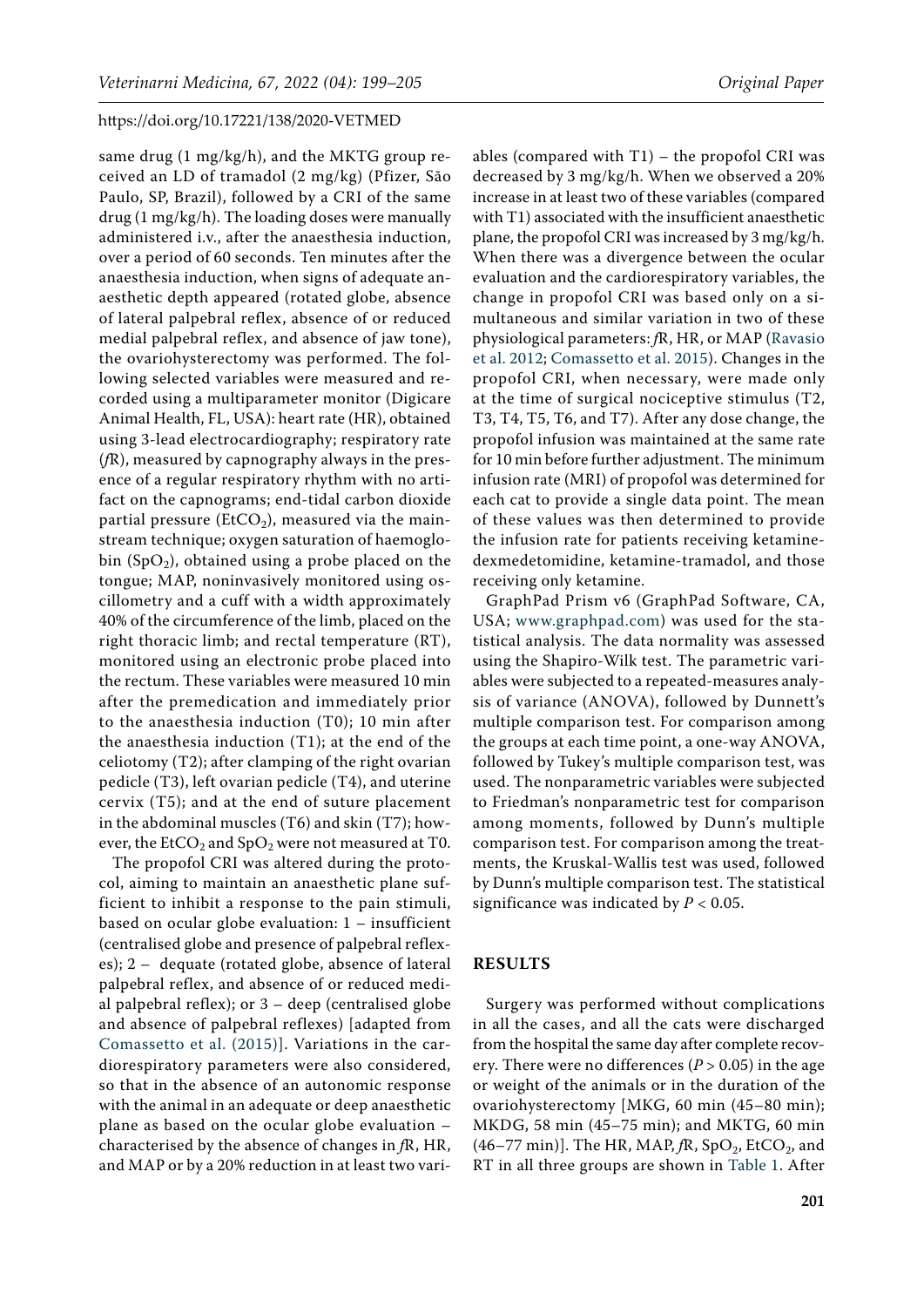<span id="page-3-0"></span>Table 1. Physiological parameters in cats anaesthetised with propofol-ketamine-midazolam receiving a ketamine (MKG), ketamine-dexmedetomidine (MKDG) or ketamine-tramadol (MKTG) constant rate infusion. Data are represented as a mean ± SD

| Variable                         | Group       | Time points              |                   |                           |                  |                  |                 |                                             |                  |
|----------------------------------|-------------|--------------------------|-------------------|---------------------------|------------------|------------------|-----------------|---------------------------------------------|------------------|
|                                  |             | T <sub>0</sub>           | T1                | T <sub>2</sub>            | T <sub>3</sub>   | T4               | T <sub>5</sub>  | T6                                          | T7               |
| HR (beats/<br>minute)            | MKG         | $194 \pm 22$             | $177 \pm 18^{A*}$ | $166 \pm 14$ <sup>*</sup> | $168 \pm 30*$    | $169 \pm 22$ *   | $170 \pm 20^*$  | $174 \pm 20$                                | $170 \pm 9^*$    |
|                                  | <b>MKDG</b> | $192 \pm 15$             | $162 \pm 10^{B*}$ | $151\pm20^*$              | $163 \pm 15^*$   | $175 \pm 19$     | $164 \pm 19$ *  | $166 \pm 16^*$                              | $159 \pm 12^*$   |
|                                  | <b>MKTG</b> | $200 \pm 5$              | $183 \pm 27^{A*}$ | $163 \pm 29*$             | $156 \pm 32*$    | $180 \pm 40^*$   | $179 \pm 35^*$  | $173 \pm 27*$                               | $168 \pm 32*$    |
| MAP (mmHg)                       | <b>MKG</b>  | $112 \pm 24$             | $101 \pm 11^{A*}$ | $103 \pm 33$              | $135 \pm 15$     | $133 \pm 19$     | $128 \pm 24$    | $119 \pm 27$                                | $107 \pm 27$     |
|                                  | <b>MKDG</b> | $101\pm14$               | $126 \pm 13^8$    | $100 \pm 12$              | $118 \pm 24$     | $117 \pm 23$     | $102 \pm 27$    | $119 \pm 29$                                | $105 \pm 24$     |
|                                  | <b>MKTG</b> | $113\pm22$               | $103 \pm 7^{A*}$  | $91 \pm 20$               | $106 \pm 26$     | $113 \pm 24$     | $105 \pm 26$    | $125 \pm 13$                                | $112 \pm 14$     |
| $f_{\rm R}$ (breaths/<br>minute) | MKG         | $35 \pm 9$               | $15 \pm 6^*$      | $14 \pm 6^*$              | $16 \pm 5^*$     | $13 \pm 5^*$     | $9 \pm 1^{A*}$  | $9 \pm 2^*$                                 | $11 \pm 5^*$     |
|                                  | <b>MKDG</b> | $37 \pm 8$               | $15 \pm 7^*$      | $16 \pm 6^*$              | $18 \pm 9^*$     | $18 \pm 9^*$     | $15 \pm 6^{B*}$ | $15 \pm 6^*$                                | $16 \pm 7^*$     |
|                                  | <b>MKTG</b> | $35 \pm 8$               | $20 \pm 5^*$      | $13 \pm 7^*$              | $12 \pm 5^*$     | $10 \pm 2^*$     | $13 \pm 5^*$    | $13 \pm 6^*$                                | $13 \pm 5^*$     |
| SpO <sub>2</sub> (%)             | <b>MKG</b>  | $\qquad \qquad -$        | $100 \pm 2$       | $100 \pm 1$               | $99 \pm 1$       | $99 \pm 1$       | $100 \pm 1$     | $99 \pm 1$                                  | $100 \pm 1$      |
|                                  | <b>MKDG</b> | $\overline{\phantom{0}}$ | $100 \pm 1$       | $100 \pm 3$               | $98 \pm 3$       | $98 \pm 1$       | $98 \pm 1$      | $99 \pm 2$                                  | $97 \pm 2$       |
|                                  | <b>MKTG</b> | $\qquad \qquad -$        | $96\pm3$          | $99\pm1$                  | $98 \pm 1$       | $99 \pm 1$       | $98 \pm 1$      | $99 \pm 1$                                  | $99 \pm 1$       |
| $EtCO2$ (mmHg)                   | MKG         | $\overline{\phantom{0}}$ | $36 \pm 5$        | $41 \pm 3$                | $38 \pm 4$       | $40 \pm 2$       | $43 \pm 5$      | $41 \pm 4$                                  | $44 \pm 6$       |
|                                  | <b>MKDG</b> | $\qquad \qquad -$        | $43 \pm 8$        | $48 \pm 4$                | $43\pm6$         | $42 \pm 8$       | $42 \pm 7$      | $42 \pm 8$                                  | $40 \pm 5$       |
|                                  | MKTG        |                          | $40 \pm 7$        | $47 \pm 5$                | $44 \pm 7$       | $42 \pm 7$       | $43 \pm 7$      | $44 \pm 9$                                  | $42 \pm 6$       |
| RT                               | MKG         | $38.2 \pm 0.4$           | $38.2 \pm 0.4$    | $38 \pm 0.3^*$            | $37.9 \pm 0.4^*$ | $37.8 \pm 0.3^*$ |                 | $37.6 \pm 0.3^*$ $37.4 \pm 0.1^{\text{A*}}$ | $37.4 \pm 0.3^*$ |
|                                  | <b>MKDG</b> | $38.2 \pm 0.3$           | $38.2 \pm 0.3$    | $38 \pm 0.2$              | $38 \pm 0.2$     | $37.8 \pm 0.2$   |                 | $37.6 \pm 0.3^*$ 37.6 $\pm 0.2^*$           | $37.5 \pm 0.2^*$ |
|                                  | <b>MKTG</b> | $38.2 \pm 0.3$           | $38.2 \pm 0.3$    | $38.1\pm0.3$              | $38 \pm 0.2$     | $37.9 \pm 0.3$   |                 | $37.8 \pm 0.3^*$ $37.8 \pm 0.2^{B*}$        | $37.5 \pm 0.2^*$ |

\*Significantly (*P* < 0.05) different from the values at the initial time-point (T0) within each group; A,BStatistically significant differences between the groups within each time-point in the same physiological parameter

EtCO<sub>2</sub> = end-tidal carbon dioxide partial pressure;  $fR$  = respiratory rate; HR = heart rate; MAP = mean arterial pressure;  $RT$  = rectal temperature;  $SpO<sub>2</sub>$  = pulse oximetry

anaesthesia induction, a significantly lower HR was observed in MKDG ( $P = 0.003$  1) and MAP was significantly higher in MKDG ( $P = 0.02$ ) than in MKG and MKTG. At the same time point (T1), the MAP decreased in MKG and MKTG compared with that at the first evaluation time point (T0), and the HR decreased in all the groups until the last time point (T7). The *f*R decreased significantly throughout the anaesthetic period compared to the initial means for all the treatments. A significantly lower *f*R was observed after clamping the uterine cervix in cats treated with ketamine alone  $(P = 0.0289)$ . There were no significant differences (*P* > 0.05) between the groups in the end-tidal carbon dioxide partial pressure and oxygen saturation. The RT decreased throughout the infusion period, and a significant difference in the RT was observed between MKG and MKTG ( $P = 0.005$ ) after the end of the suture placement in the abdominal muscles.

The MRI of propofol was significantly lower in the  $MKTG$  ( $P = 0.006$ ) and  $MKDG$  ( $P = 0.003$ ) groups than in the MKG group, with the mean values for MKG, MKTG, and MKDG being  $17.4 \pm 3.2$ ,  $15.0 \pm 1.0$ 2.8 and  $12.6 \pm 3.5$  mg/kg/h, respectively.

## **DISCUSSION**

The use of TIVA in animals has become a popular technique for the induction and maintenance of anaesthesia following the introduction of more elaborate delivery systems and newer short-acting drugs. In this study, the cardiorespiratory indicators were within the clinically acceptable ranges in all three groups. The decrease in the HR with all the treatments from T1 (10 min after anaesthesia induction) probably occurred due to the central sympatholytic and cardiovascular depression action of propofol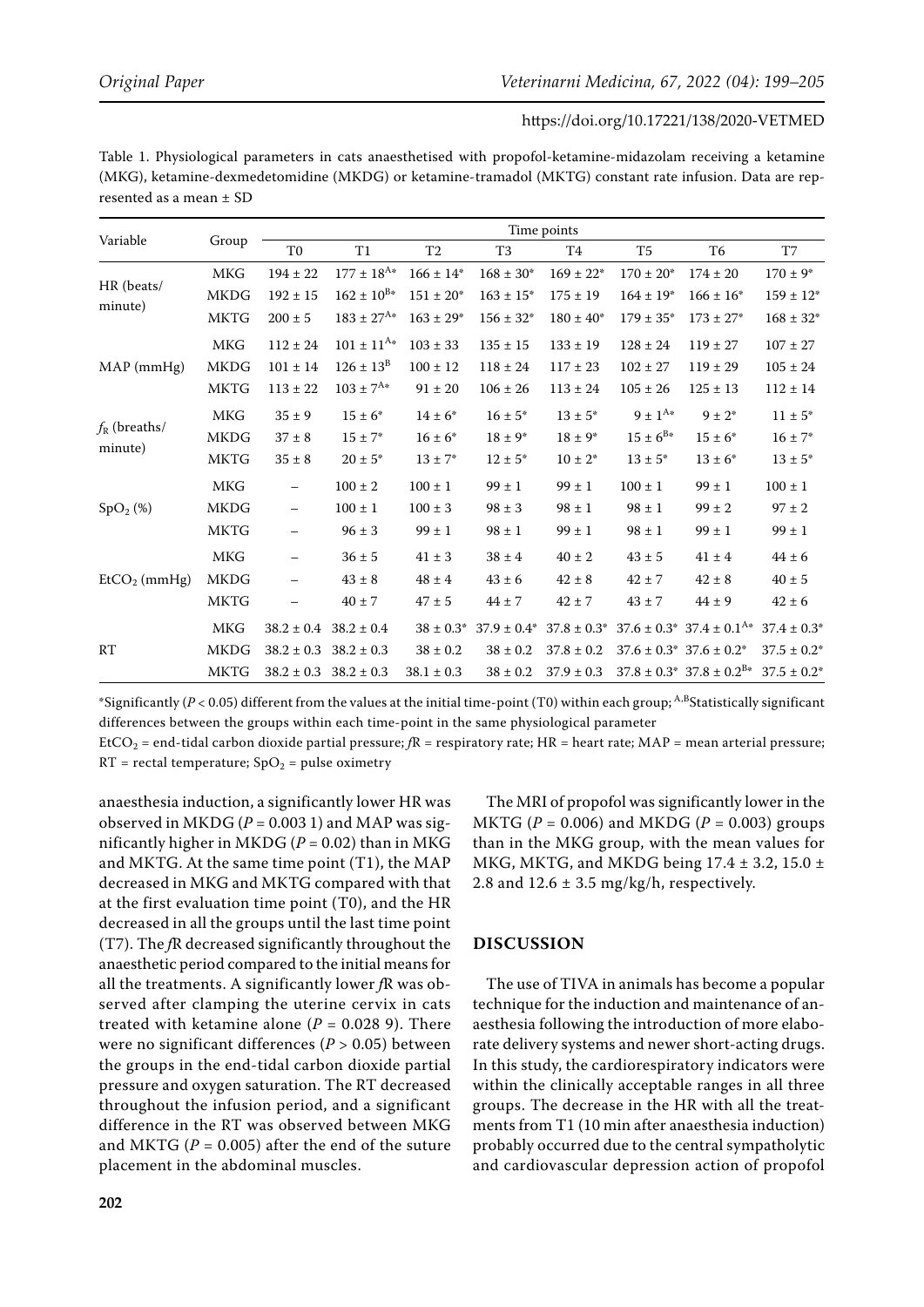([Mannarino et al. 2012](#page-5-2)). However, the HR at T1 was lower in the MKDG group than in the other two groups. One of the effects of dexmedetomidine on the cardiovascular system is the reduction in the HR, mediated centrally in the reflex response to the initial hypertension, in addition to the recognised sympatholytic activity ([Carollo et al. 2008](#page-5-6); [Farag et al. 2012\)](#page-5-10). However, there were no values below normality (100–200 beats per min) or rhythm alterations, such as atrioventricular blocks [\(Mathis](#page-5-11)  [2016](#page-5-11)), as reported by others [\(Souza et al. 2010](#page-6-0); [Pypendop et al. 2011;](#page-5-12) [Ravasio et al. 2012\)](#page-5-3).

An increase in the MAP was observed only in the dexmedetomidine-treated group after the anaesthesia induction. In animals, the predominant effects of dexmedetomidine on the vascular resistance are due to the central noradrenergic and peripheral vasoconstrictive activities, demonstrating an increase in the perfusion potential associated with the effect of this alpha-2 agonist [\(Ravasio et al.](#page-5-3)  [2012\)](#page-5-3). Notably, to date, the late hypotensive effects typical of the central interaction with alpha-2 receptors have not been detected ([Carollo et al. 2008](#page-5-6); [Farag et al. 2012\)](#page-5-10). In contrast, at the same time point, there was a decrease in the arterial pressure in MKG and MKTG. A reduction in sympathetic tone, peripheral vasodilation, negative inotropic and chronotropic actions, and baroreceptor reflex depression are the main factors responsible for the decrease in the arterial pressure after propofol administration ([Yang et al. 1997](#page-6-3)). However, in both the MKG and MKTG groups, the means were restored sequentially.

The elevated *f*R, probably due to the stress associated with the previous containment and venepuncture of the animals at T0, reduced T1 onwards to physiological levels (8–20 bpm) in the different groups, demonstrating the stability provided by the anaesthetic protocols. At T5, lower mean *f*R values were detected in the MKG group than in the MKDG group, probably because of the higher propofol infusion rates required to maintain the surgical anaesthetic depth in the former, once the respiratory depressant characteristics of propofol have been well established ([Oliveira et al. 2018](#page-5-13)).

The  $EtCO<sub>2</sub>$  data confirmed the respiratory stability without interference by the treatments in ques-tion ([Table 1\)](#page-3-0). However, at T2, the mean  $ECO<sub>2</sub>$ values in the MKTG and MKDG groups were above the reference levels (35–45 mmHg), suggesting that the tramadol and dexmedetomidine

LDs potentiated the depressant effects of propofol. High blood  $CO<sub>2</sub>$  concentrations persist when high rates of dexmedetomidine are used during targetcontrolled infusion in cats anaesthetised with isoflurane ([Pypendop et al. 2011\)](#page-5-12). In addition, the use of tramadol (2 mg/kg i.m.) in cats anaesthetised with sevoflurane results in a decrease in the *f*R and an increase in the arterial  $CO<sub>2</sub>$  blood levels, without any clinical significance [\(De Lacerda et al.](#page-5-14) [2016\)](#page-5-14). The stability of  $SpO<sub>2</sub>$  discards any possible hypoxemic events arising from the different treatments, a finding also observed in cats treated with the ketofol combination with or without dexmedetomidine [\(Ravasio et al. 2012\)](#page-5-3), as well as in cats treated with tramadol during anaesthesia with sevoflurane [\(De Lacerda et al. 2016](#page-5-14)). No episodes of hypothermia were detected, despite the small decrease in temperature over time in all the groups.

The inclusion of tramadol and dexmedetomidine significantly reduced the propofol-ketamine CRI by 13.8 and 27.5%, respectively. Notably, the limitation of the present study is the lack of literature that elucidate pharmacokinetic studies on the CRI of tramadol in cats. The CRI used was estimated based on canine studies ([Mahidol et al.](#page-5-15) [2015;](#page-5-15) [Thengchaisri and Mahidol 2019](#page-6-4)), considering the metabolic characteristics registered with the use of tramadol (bolus) in cats ([Pypendop](#page-5-16) [and Ilkiw 2008\)](#page-5-16) and the absence of adverse effects typical of an overdose. Although no studies on the CRI of tramadol in cats have been conducted, in dogs, the comparison of tramadol (1.5 mg/kg LD and CRI 2.6 mg/kg/h) and tramadol-lidocaine (tramadol CRI 2.6 mg/kg/h; and lidocaine 1.0 mg/kg LD and CRI 6 mg/kg/h) results in a MAC-sparing effect of tramadol-lidocaine greater than that of tramadol alone  $(8.2 \pm 8.9\% \text{ vs. } 30.1 \pm 10.7\%)$  ([Thengchaisri](#page-6-4) [and Mahidol 2019\)](#page-6-4). Similar isoflurane-sparing effects are registered using a CRI of morphine alone  $(25 \pm 6\%)$  or morphine-tramadol  $(39 \pm 9\%)$  in dogs [\(Mahidol et al. 2015\)](#page-5-15). Therefore, pharmacokinetic studies are needed to clarify whether a higher CRI of tramadol would result in more important anaesthetic-sparing effects and whether they would be safe for domestic cats. In contrast, the use of dexmedetomidine in a single dose or CRI has been widely reported in cats ([Souza et al. 2010](#page-6-0); [Pypendop](#page-5-12) [et al. 2011](#page-5-12); [Ravasio et al. 2012](#page-5-3); [Simon et al. 2018](#page-6-2); [Raffe 2020](#page-5-0)). Dexmedetomidine (0.5 mg/kg LD and CRI 0.5 mg/kg/h) reduces the overall isoflurane requirements to maintain the anaesthesia by 21%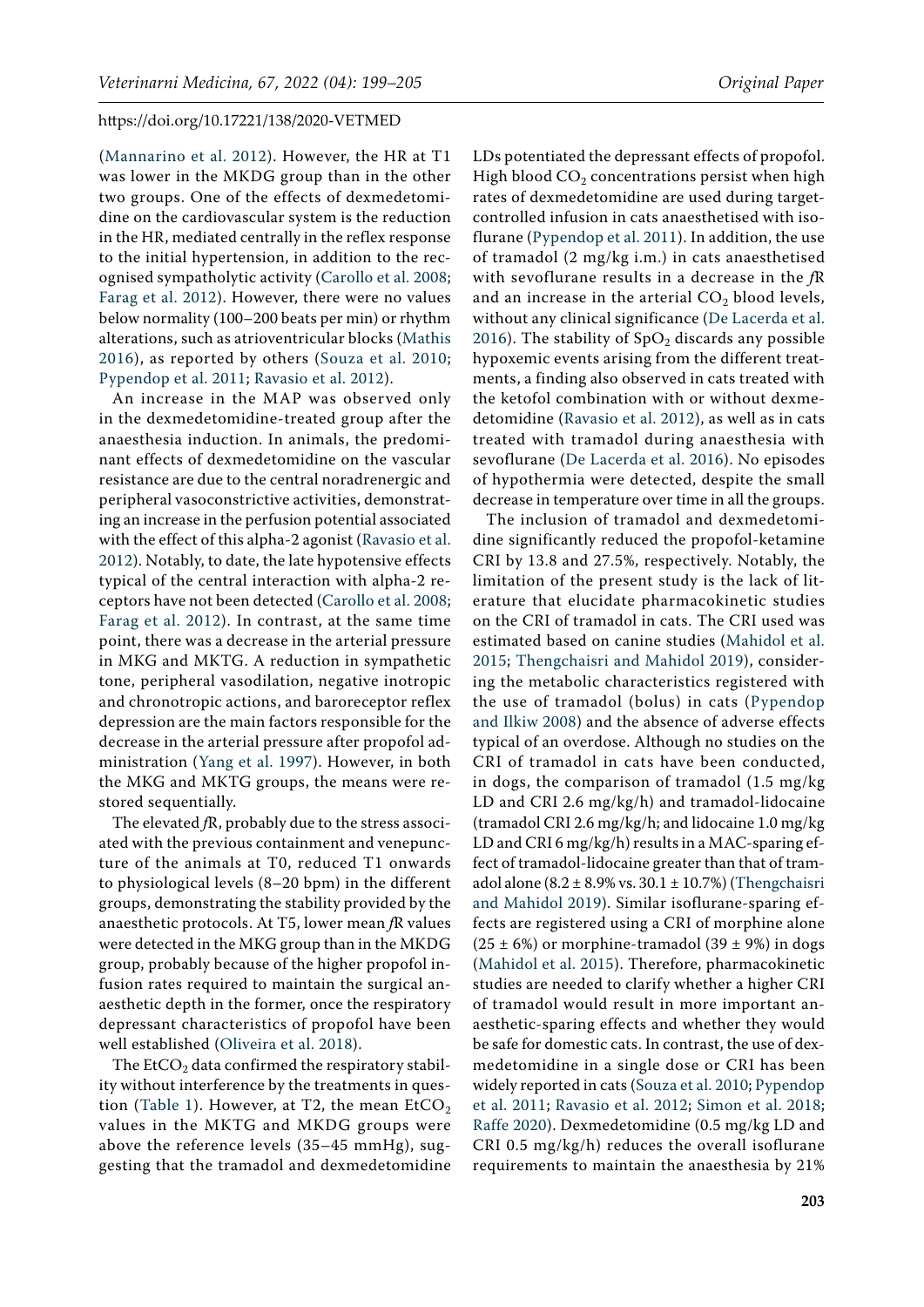in cats undergoing an ovariohysterectomy ([Simon](#page-6-2)  [et al. 2018](#page-6-2)). In cats sedated with dexmedetomidine (4 mg/kg), an epidural anaesthesia with lidocaine (1 mg/kg) associated with the CRI of dexmedetomidine (15 mg/kg/h) significantly decreased isoflurane consumption and resulted in a better quality but longer duration recovery in relation to the use of epidural lidocaine or epidural lidocaine-dexmedetomidine (2 mg/kg) [\(Souza et al.](#page-6-0)  [2010\)](#page-6-0). It is important to emphasise that these authors used a CRI of dexmedetomidine 15 times higher than what we used in the present study and, despite this, they considered this alpha-2 agonist safe for balanced anaesthesia in healthy cats.

In conclusion, the results of our study confirmed that dexmedetomidine can reduce the propofol requirements to a higher degree than tramadol in propofol-ketamine-midazolam anaesthetised cats. In all the treatments, no significant changes in the selected indicators were detected.

## **Acknowledgement**

The authors would like to thank FAPESB/Brazil for the assistantship of Thamires Barreto Souza. The authors also wish to thank E. F. Martins Filho for performing the statistical analyses (in memoriam).

## **Conflict of interest**

The authors declare no conflict of interest.

## **REFERENCES**

- <span id="page-5-5"></span>Ambros B, Duke T. Effect of low dose rate ketamine infusions on thermal and mechanical thresholds in conscious cats. Vet Anaesth Analg. 2013 Nov;40(6):e76-82.
- <span id="page-5-7"></span>Cagnardi P, Villa R, Zonca A, Gallo M, Beccaglia M, Luvoni GC, Vettorato E, Carli S, Fonda D, Ravasio G. Pharmacokinetics, intraoperative effect and postoperative analgesia of tramadol in cats. Res Vet Sci. 2011 Jun;90(3): 503-9.
- <span id="page-5-6"></span>Carollo DS, Nossaman BD, Ramadhyani U. Dexmedetomidine: A review of clinical applications. Curr Opin Anaesthesiol. 2008 Aug;21(4):457-61.
- <span id="page-5-9"></span>Comassetto F, Gehrcke MI, Lima MPA, Tocheto R, Oleskovicz N. Infusao continua de propofol a taxa variada

#### https://doi.org/10.17221/138/2020-VETMED

tempo dependente em gatos [Continuous infusion of propofol at variable rates in a time dependent in cats]. Semin Cienc Agrar. 2015 Mar;36(2):797-806. Portuguese.

- <span id="page-5-14"></span>De Lacerda MS, Sampaio RL, De Rezende RS, Nunes TC. Cardiopulmonary and acid-base effects of tramadol in cats anesthetized with sevoflurane. Biosci J. 2016 May-Jun;32(3):684-90.
- <span id="page-5-10"></span>Farag E, Argalious M, Abd-Elsayed A, Ebrahim Z, Doyle DJ. The use of dexmedetomidine in anesthesia and intensive care: A review. Curr Pharm Des. 2012;18(38):6257-65.
- <span id="page-5-1"></span>Ilkiw JE, Pascoe PJ, Tripp LD. Effect of variable-dose propofol alone and in combination with two fixed doses of ketamine for total intravenous anesthesia in cats. Am J Vet Res. 2003 Jul;64(7):907-12.
- <span id="page-5-4"></span>Kang WS, Kim SY, Son JC, Kim JD, Muhammad HB, Kim SH, Yoon TG, Kim TY. The effect of dexmedetomidine on the adjuvant propofol requirement and intraoperative hemodynamics during remifentanil-based anesthesia. Korean J Anesthesiol. 2012 Feb;62(2):113-8.
- <span id="page-5-8"></span>Ko JC, Abbo LA, Weil AB, Johnson BM, Inoue T, Payton ME. Effect of orally administered tramadol alone or with an intravenously administered opioid on minimum alveolar concentration of sevoflurane in cats. J Am Vet Med Assoc. 2008 Jun 15;232(12):1834-40.
- <span id="page-5-15"></span>Mahidol C, Niyom S, Thitiyanaporn C, Suprasert A, Thengchaisri N. Effects of continuous intravenous infusion of morphine and morphine-tramadol on the minimum alveolar concentration of sevoflurane and electroencephalographic entropy indices in dogs. Vet Anaesth Analg. 2015 Mar;42(2):182-6.
- <span id="page-5-2"></span>Mannarino R, Luna SP, Monteiro ER, Beier SL, Castro VB. Minimum infusion rate and hemodynamic effects of propofol, propofol-lidocaine and propofol-lidocaine-ketamine in dogs. Vet Anaesth Analg. 2012 Mar;39(2):160-73.
- <span id="page-5-11"></span>Mathis A. Practical guide to monitoring anaesthetised small animal patients. In Pract. 2016 Sep;38(8):363-72.
- <span id="page-5-13"></span>Oliveira RL, Moreira CM, Barcellos MC, Silva CP, Teixeira JG, Souza HJ. Effect of administration rate on propofol requirement in cats. J Feline Med Surg. 2018 Feb;20(2): 91-4.
- <span id="page-5-12"></span>Pypendop BH, Barter LS, Stanley SD, Ilkiw JE. Hemodynamic effects of dexmedetomidine in isoflurane-anesthetized cats. Vet Anaesth Analg. 2011 Nov;38(6):555-67.
- <span id="page-5-16"></span>Pypendop BH, Ilkiw JE. Pharmacokinetics of tramadol, and its metabolite O-desmethyl-tramadol, in cats. J Vet Pharmacol Ther. 2008 Feb;31(1):52-9.
- <span id="page-5-0"></span>Raffe MR. Total intravenous anesthesia for the small animal critical patient. Vet Clin North Am Small Anim Pract. 2020 Nov;50(6):1433-44.
- <span id="page-5-3"></span>Ravasio G, Gallo M, Beccaglia M, Comazzi S, Gelain ME, Fonda D, Bronzo V, Zonca A. Evaluation of a ketamine-